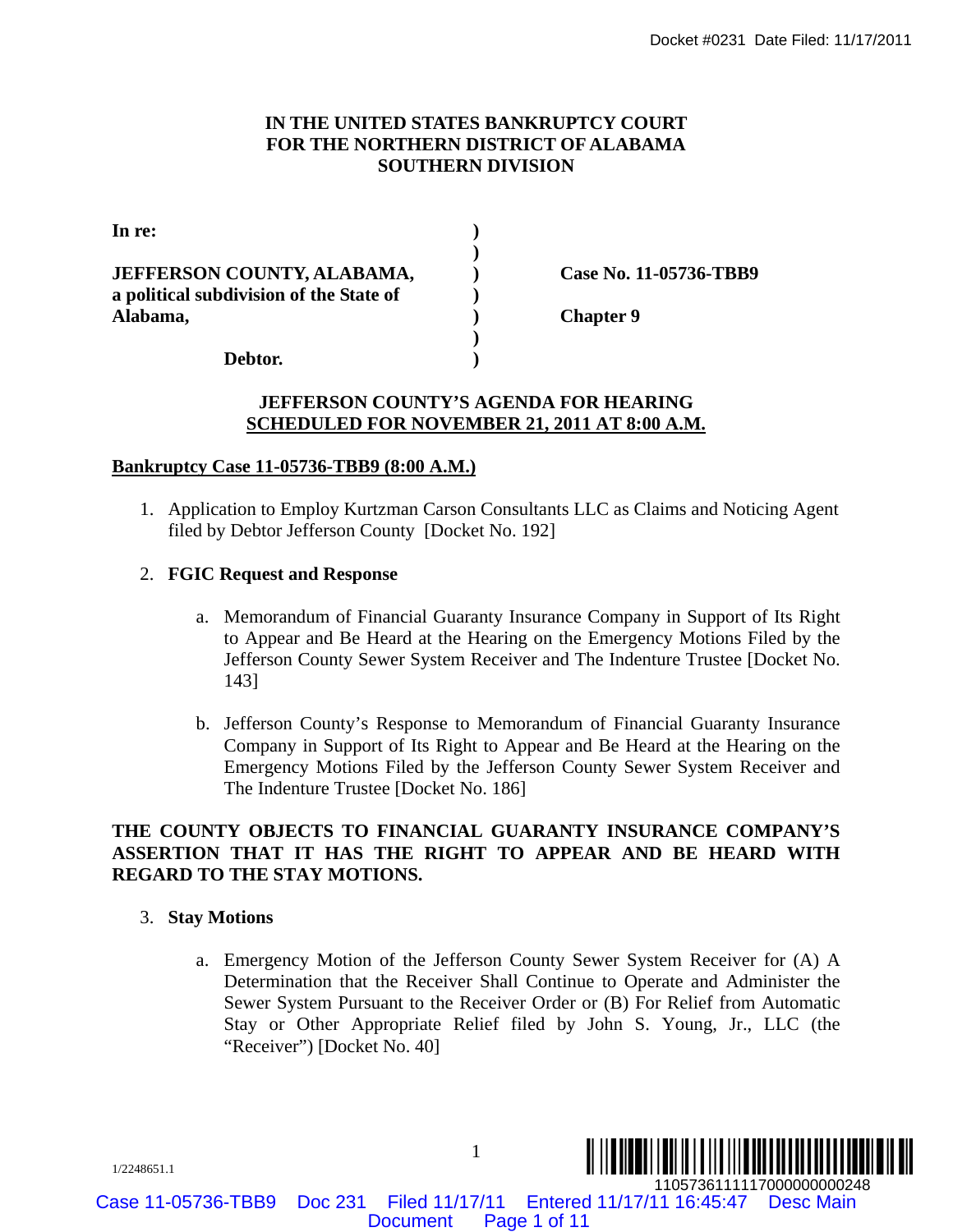- b. Supplemental Brief of the Jefferson County Sewer System Receiver in Support of the Receiver's Emergency Motion for (A) A Determination that the Receiver Shall Continue to Operate and Administer the Sewer System Pursuant to the Receiver Order or (B) For Relief form Automatic Stay or Other Appropriate Relief [Docket No. 188]
- c. Expedited Motion of Indenture Trustee for Jefferson County's Sewer Warrants for (A) the Court to Abstain from Taking Any Action to Interfere with the Receivership Case and the Receiver's Operation and administration of Sewer System in Accordance with the Receiver Order, or (B) for Relief from the Automatic Stay to the Extent Necessary to Allow Receiver to Continue to Operate and Administer the Sewer System Under the Receivership Order, and (C) Request for Expedited Hearing filed by The Bank of New York Mellon [Docket No. 55]
- d. Trustee's Supplemental Brief in Support of its Expedited Motion filed by Creditor Bank of New York Mellon as Indenture Trustee [Docket No. 191]
- e. Joinder and Response by Financial Guaranty Insurance Company in Support of the Emergency Motions filed by the Jefferson County Sewer System Receiver and the Indenture Trustee filed by Financial Guaranty Insurance Company [Docket No. 144]
- f. Statement of Legal Issues of Assured Guaranty Municipal Corp. in Support of the (I) Emergency Motion of the Jefferson County Sewer System Receiver for (A) A Determination that the Receiver Shall Continue to Operate and Administer the Sewer System Pursuant to the Receiver Order or (B) for Relief from the Automatic Stay or Other Appropriate Relief; and (II) Expedited Motion of Indenture Trustee For Jefferson County's Sewer Warrants For (A) the Court to Abstain from Taking Any Action to Interfere with the Receivership Case and the Receiver's Operation and administration of Sewer System in Accordance with the Receiver Order, or (B) for Relief from the Automatic Stay to the Extent Necessary to Allow Receiver to Continue to Operate and Administer the Sewer System Under the Receivership Order, and (C) Request for Expedited Hearing filed by Assured Guaranty Municipal Corp. [Docket No. 146]
- g. Response and Memorandum of Supplemental Points of Syncora Guarantee Inc. in Support of: (I) Emergency Motion of the Jefferson County Sewer System Receiver for (A) A Determination that the Receiver Shall Continue to Operate and Administer the Sewer System Pursuant to the Receiver Order or (B) For Relief from Automatic Stay or Other Appropriate Relief; and (II) Expedited Motion of Indenture Trustee For Jefferson County's Sewer Warrants For (A) the Court to Abstain from Taking Any Action to Interfere with the Receivership Case and the Receiver's Operation and administration of Sewer System in Accordance with the Receiver Order, or (B) for Relief from the Automatic Stay to the Extent Necessary to Allow Receiver to Continue to Operate and Administer the Sewer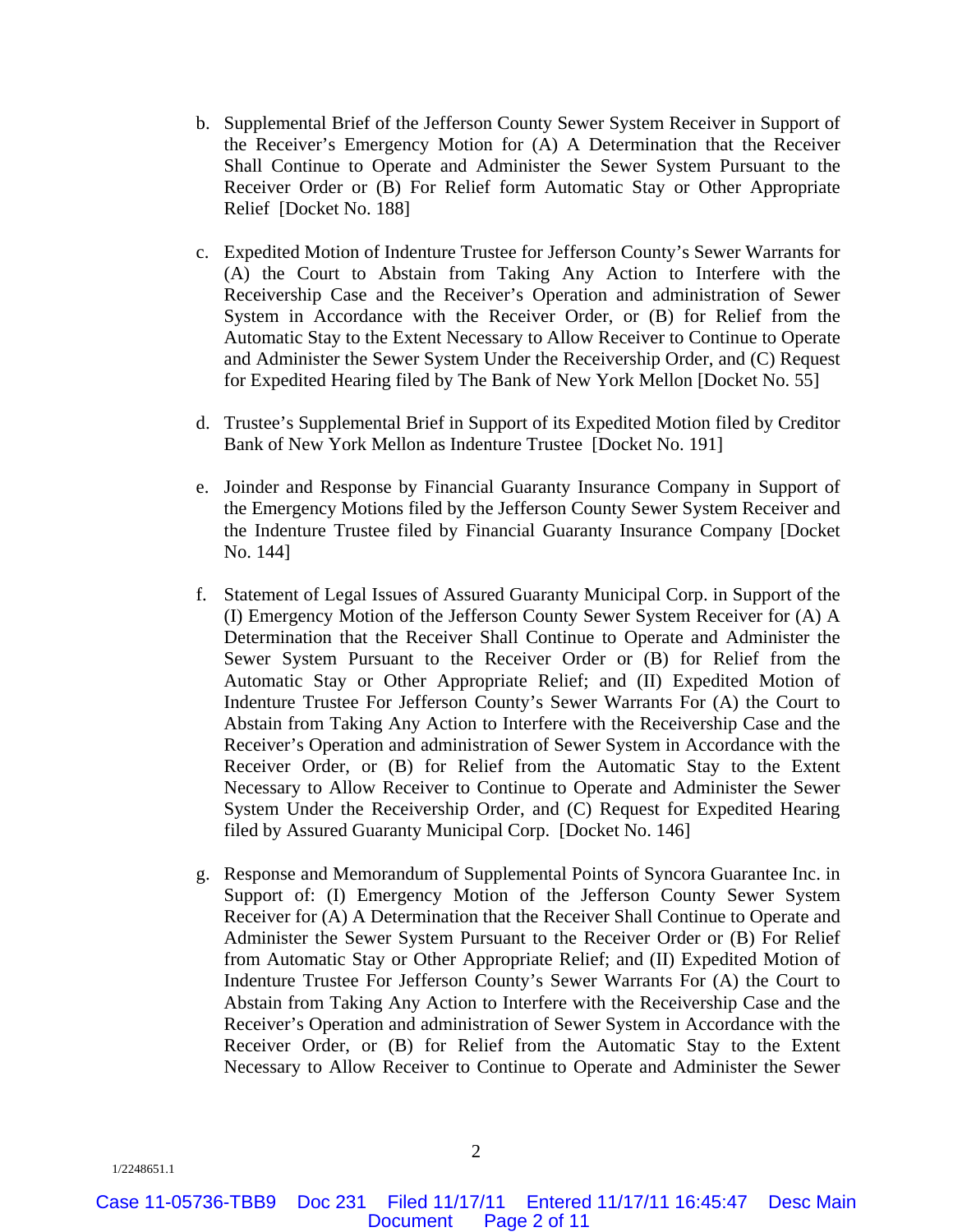System Under the Receivership Order, and (C) Request for Expedited Hearing filed by Syncora Guaranty, Inc. [Docket No. 147]

- h. Joinder By Bank Of America, N.A. and Blue Ridge Investments, LLC In Motions of Indenture Trustee and he Jefferson County Sewer System Receiver and the Responses Thereto Filed By Syncora Guarantee, Inc. and Assured Guaranty Municipal Corp. [Docket No. 180]
- i. Joinder of Certain Liquidity Banks in Support of the (1) Emergency Motion of the Jefferson County Sewer System Receiver for (A) A Determination that the Receiver Shall Continue to Operate and Administer the Sewer System Pursuant to the Receiver Order or (B) For Relief from Automatic Stay or Other Appropriate Relief and (2) Motion of Indenture Trustee for Jefferson County's Sewer Warrants for Expedited Hearing on its Motion (A) Requesting the Court Abstain From Taking Any Action to Interfere with the Receivership Case and the Receiver's Operation and Administration of the Sewer System in Accordance with the Receivership Order, or (B) Seeking Relief from the Automatic Stay to the Extent Necessary to Allow Receiver to Continue to Operate and Administer the Sewer System Under the Receivership Order, and (C) Request for Expedited Hearing Filed by Creditors Lloyds TSB Bank plc, Nova Scotia, Regions Bank, Societe Generale, The Bank of New York Mellon, Interested Party State Street Bank and Trust Company [Exhibit A to Docket No. 184]
- j. Motion for Leave to File Joinder Filed by Creditor JPMorgan Chase Bank, N.A. [Docket No. 187]
- k. Jefferson County's Opposition to Receiver's and Indenture Trustee's Stay Motions [Docket No. 189]

## **THE COUNTY OBJECTS TO THE RELIEF SOUGHT IN THE STAY MOTIONS AND ALSO THE STANDING OF ANYONE OTHER THAN THE INDENTURE TRUSTEE TO SEEK RELIEF FROM STAY.**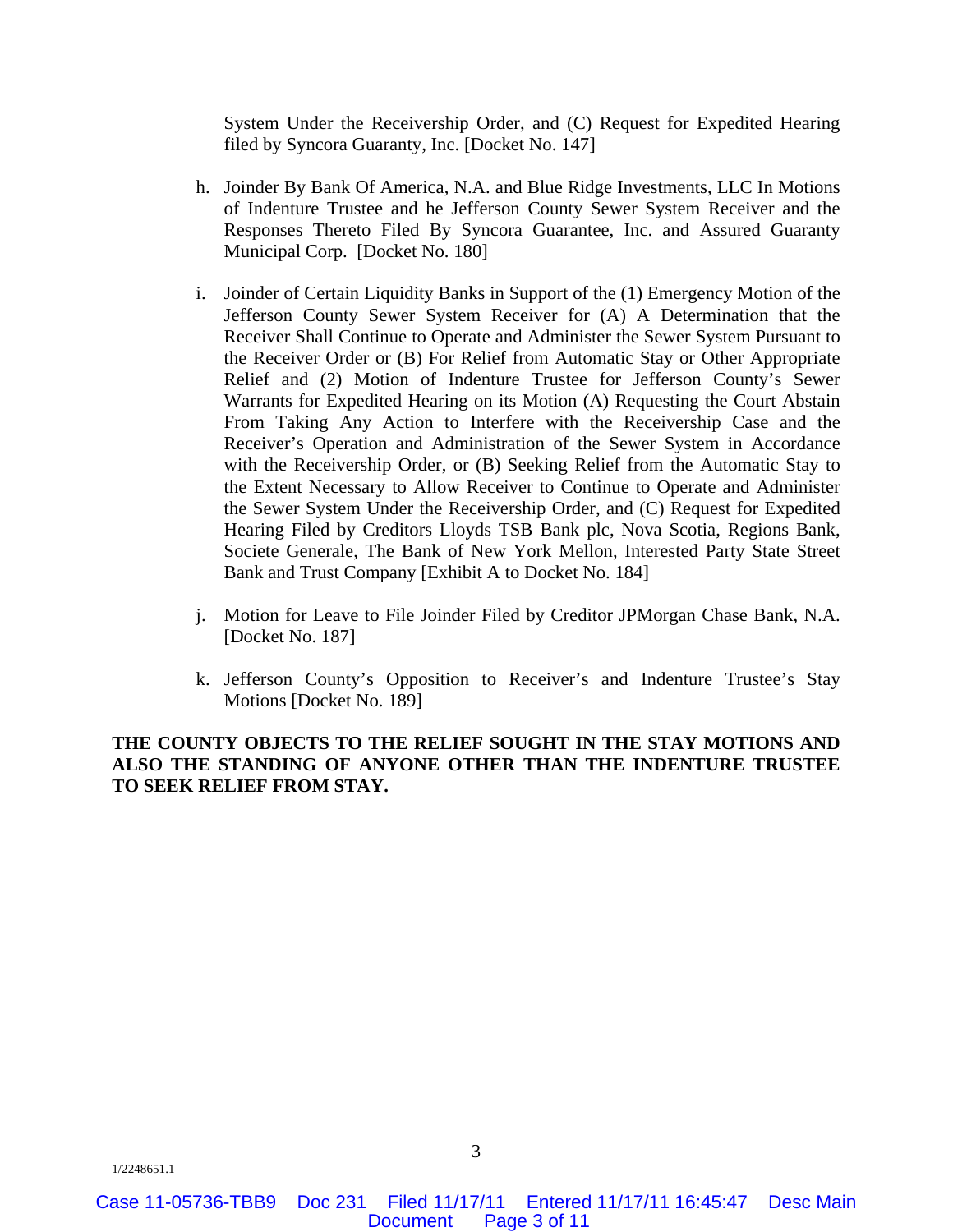Respectfully submitted this the  $17<sup>th</sup>$  day of November, 2011.

By: /s/ Jay R. Bender

**BRADLEY ARANT BOULT CUMMINGS LLP**  J. Patrick Darby Joseph B. Mays Roger Jones (*pro hac vice*) Dylan Black Jay R. Bender One Federal Place 1819 Fifth Avenue North Birmingham, Alabama 35203 Telephone: (205) 521-8000 Facsimile: (205) 521-8500 Email: pdarby@babc.com, jmays@babc.com, rjones@babc.com, dblack@babc.com, jbender@babc.com

-*and*-

#### **KLEE, TUCHIN, BOGDANOFF & STERN LLP**

Kenneth N. Klee (*pro hac vice*) Lee R. Bogdanoff (*pro hac vice*) David M. Stern (*pro hac vice*) Robert J. Pfister (*pro hac vice*) 1999 Avenue of the Stars, Thirty-Ninth Floor Los Angeles, California 90067 Telephone: (310) 407-4000 Facsimile: (310) 407-9090 Email: kklee@ktbslaw.com, lbogdanoff@ktbslaw.com, dstern@ktbslaw.com, rpfister@ktbslaw.com

*Counsel For Jefferson County, Alabama*

#### **CERTIFICATE OF SERVICE**

I hereby certify that on November 17, 2011, a copy of the foregoing was served upon all parties identified on the attached service list by the means specified therein.

> /s/ Jay Bender OF COUNSEL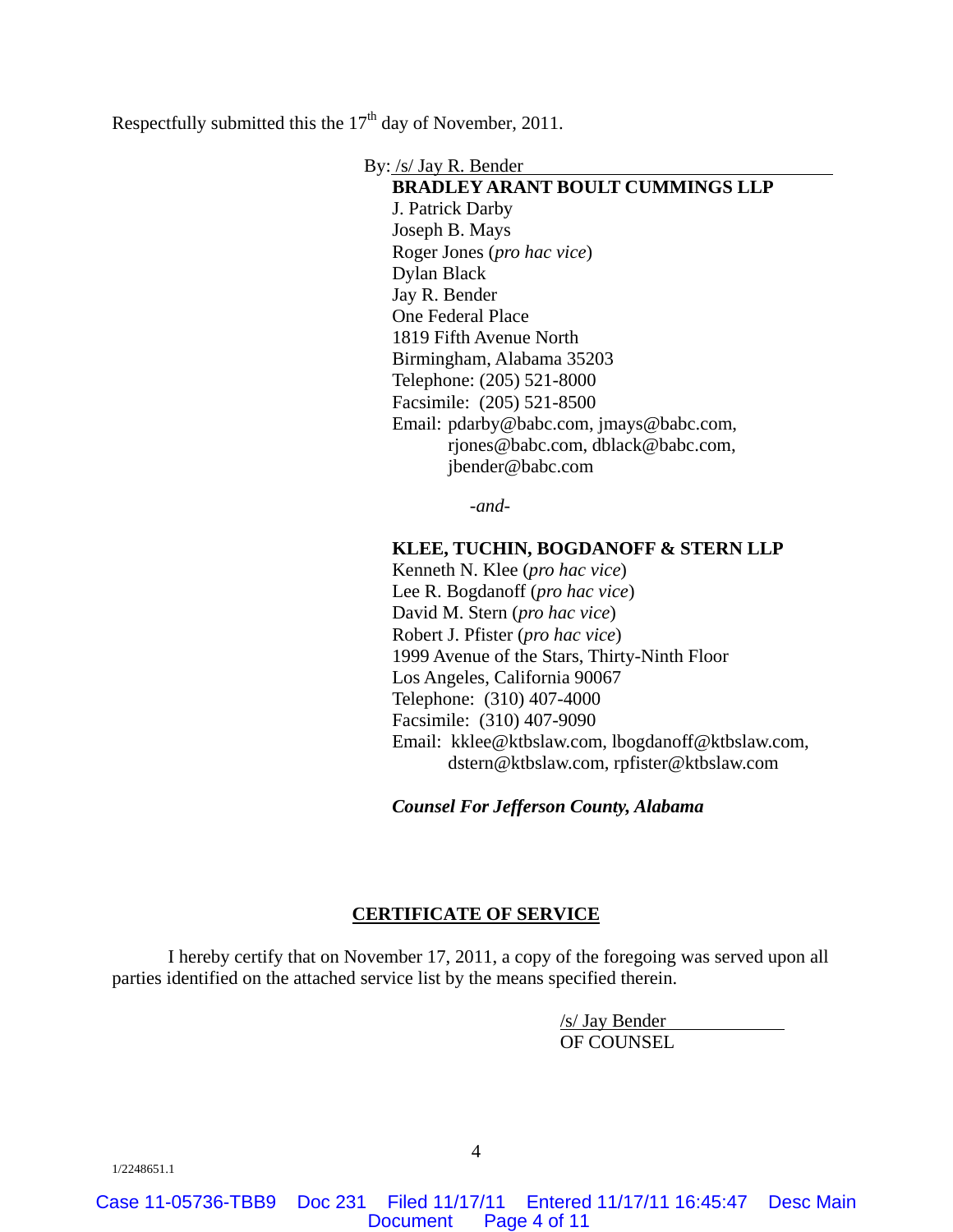# **MASTER SERVICE LIST**

#### **VIA E-MAIL:**

| Jefferson County, Alabama                    | <b>Jefferson County Special Counsel</b>            |
|----------------------------------------------|----------------------------------------------------|
| c/o Patrick Darby                            | J.F. "Foster" Clark, Esq.                          |
| c/o Jay Bender                               | Balch & Bingham, LLC                               |
| <b>Bradley Arant Boult Cummings LLP</b>      | 1901 6th Avenue North                              |
| 1819 Fifth Avenue North                      | 2600 AmSouth Harbert Plaza                         |
| Birmingham, AL 35203                         | Birmingham, AL 35203-4644                          |
| pdarby@babc.com                              | fclark@balch.com                                   |
| jbender@babc.com                             |                                                    |
|                                              |                                                    |
| Jefferson County, Alabama                    | Jefferson County Special Counsel                   |
| c/o Kenneth Klee                             | J. Hobson Presley, Jr.                             |
| c/o Lee Bogdanoff                            | Presley Burton & Collier, LLC                      |
| Klee, Tuchin, Bogdanoff & Stern, LLP         | 2801 Highway 280 South, Suite 700                  |
| 1999 Avenue of the Stars, Thirty-Ninth Floor | Birmingham, AL 35223-2483                          |
| Los Angeles, CA 90067-5061                   | hpresley@presleyllc.com                            |
| kklee@ktbslaw.com                            |                                                    |
| lbogdanoff@ktbslaw.com                       |                                                    |
|                                              |                                                    |
| Jefferson County Attorney                    | Bankruptcy Administrator for the Northern District |
| Jeffrey M. Sewell, County Attorney           | of Alabama (Birmingham)                            |
| Room 280, Jefferson County Courthouse        | Office of the Bankruptcy Administrator             |
| 716 North Richard Arrington Jr. Blvd.        | c/o J. Thomas Corbett, Esq.                        |
| Birmingham, AL 35203                         | <b>United States Bankruptcy Court</b>              |
| $sewell$ j $@$ jccal.org                     | Robert S. Vance Federal Building                   |
|                                              | 1800 5th Ave. North                                |
|                                              | Birmingham AL 35203                                |
|                                              | Thomas_Corbett@alnaba.uscourts.gov                 |
|                                              |                                                    |
| The Bank of New York Mellon, as Indenture    | The Bank of New York Mellon, as Indenture          |
| Trustee                                      | Trustee                                            |
| c/o Gerald F. Mace                           | c/o Larry Childs, Esq.                             |
| c/o Michael R. Paslay                        | c/o Brian J. Malcom, Esq.                          |
| c/o Davie E. Lemke, Esq.                     | Waller Lansden Dortch & Davis, LLP                 |
| c/o Ryan K. Cochran, Esq.                    | Regions Harbert Plaza                              |
| Waller Lansden Dortch & Davis, LLP           | 1901 Sixth Avenue North, Suite 1400                |
| 511 Union Street, Suite 2700                 | Birmingham, AL 35203                               |
| Nashville, TN 37219                          | Larry.Childs@wallerlaw.com                         |
| Gerald.Mace@wallerlaw.com                    | Brian.Malcom@wallerlaw.com                         |
| Mike.Paslay@wallerlaw.com                    |                                                    |
| David.Lemke@wallerlaw.com                    |                                                    |
| Ryan.Cochran@wallerlaw.com                   |                                                    |
|                                              |                                                    |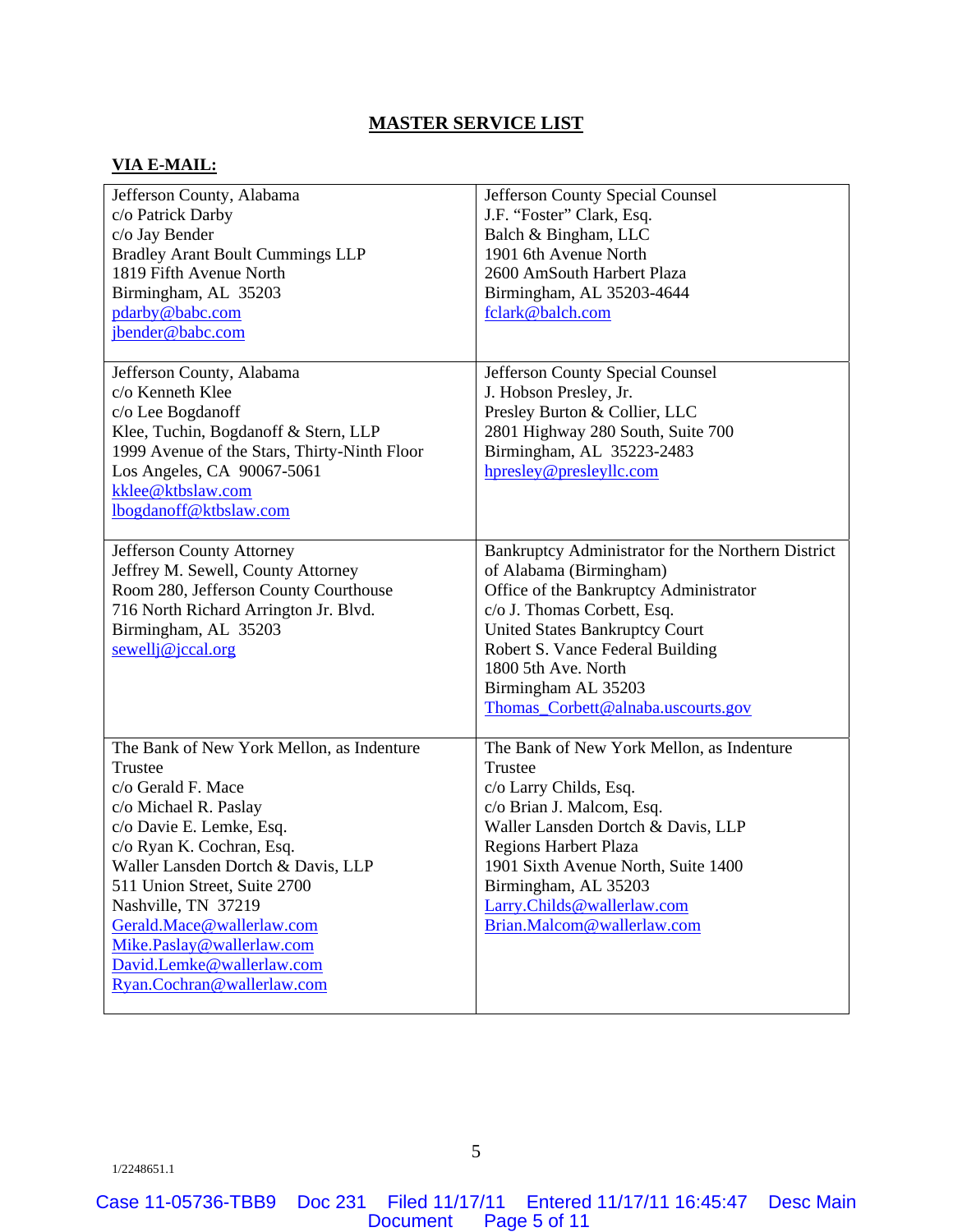| U.S. Bank, National Association, as Paying Agent<br>2204 Lakeshore Drive Suite 302 | JPMorgan Chase Bank, as Liquidity Agent<br>c/o Steve Fuhrman |
|------------------------------------------------------------------------------------|--------------------------------------------------------------|
| Mail Code: EX-AL-WWPH                                                              | Simpson Thacher & Bartlett LLP                               |
| Homewood, AL 35209                                                                 | 425 Lexington Avenue                                         |
| felicia.cannon@usbank.com                                                          | New York, New York 10017                                     |
|                                                                                    | sfuhrman@stblaw.com                                          |
|                                                                                    |                                                              |
| Bank of America, N.A.                                                              | The Bank of New York Mellon                                  |
| c/o David L. Eades                                                                 | c/o Thomas C. Mitchell                                       |
| c/o Daniel G. Clodfelter                                                           | Orrick, Herrington & Sutcliffe LLP                           |
| c/o David S. Walls                                                                 | The Orrick Building                                          |
| Moore & Van Allen, PLLC                                                            | 405 Howard Street                                            |
| 100 North Tryon Street, Suite 4700                                                 | San Francisco, CA 94105-2669                                 |
| Charlotte, NC 28202-4003                                                           | tcmitchell@orrick.com                                        |
| davideades@mvalaw.com                                                              |                                                              |
| danclodfelter@mvalaw.com                                                           |                                                              |
| davidwalls@mvalaw.com                                                              |                                                              |
|                                                                                    |                                                              |
| Bank of America, N.A.                                                              | The Bank of New York Mellon                                  |
| c/o Joe A. Joseph                                                                  | Sirote & Permut, P.C.                                        |
| c/o Clifton C. Mosteller                                                           | c/o Stephen B. Porterfield                                   |
| Burr & Forman LLP                                                                  | c/o Donald Wright                                            |
| 420 North 20 <sup>th</sup> Street, Suite 3400                                      | 2311 Highland Avenue South                                   |
| Birmingham, AL 35203                                                               | Birmingham, AL 35205                                         |
| jjoseph@burr.com                                                                   | sporterfield@sirote.com                                      |
| cmostell@burr.com                                                                  | dwright@sirote.com                                           |
|                                                                                    |                                                              |
| <b>State Street Bank and Trust Company</b>                                         | The Bank of Nova Scotia                                      |
| c/o William W. Kannel                                                              | c/o James E. Spiotto                                         |
| c/o Adrienne K. Walker                                                             | Chapman & Cutler LLP                                         |
| Mintz, Levin, Cohn, Ferris, Glovsky and Popeo,                                     | 111 West Monroe Street                                       |
| P.C.                                                                               | Chicago, IL 60603-4080                                       |
| <b>One Financial Center</b>                                                        | spiotto@chapman.com                                          |
| Boston, MA 02111                                                                   |                                                              |
| wkannel@mintz.com                                                                  |                                                              |
| awalker@mintz.com                                                                  |                                                              |
|                                                                                    |                                                              |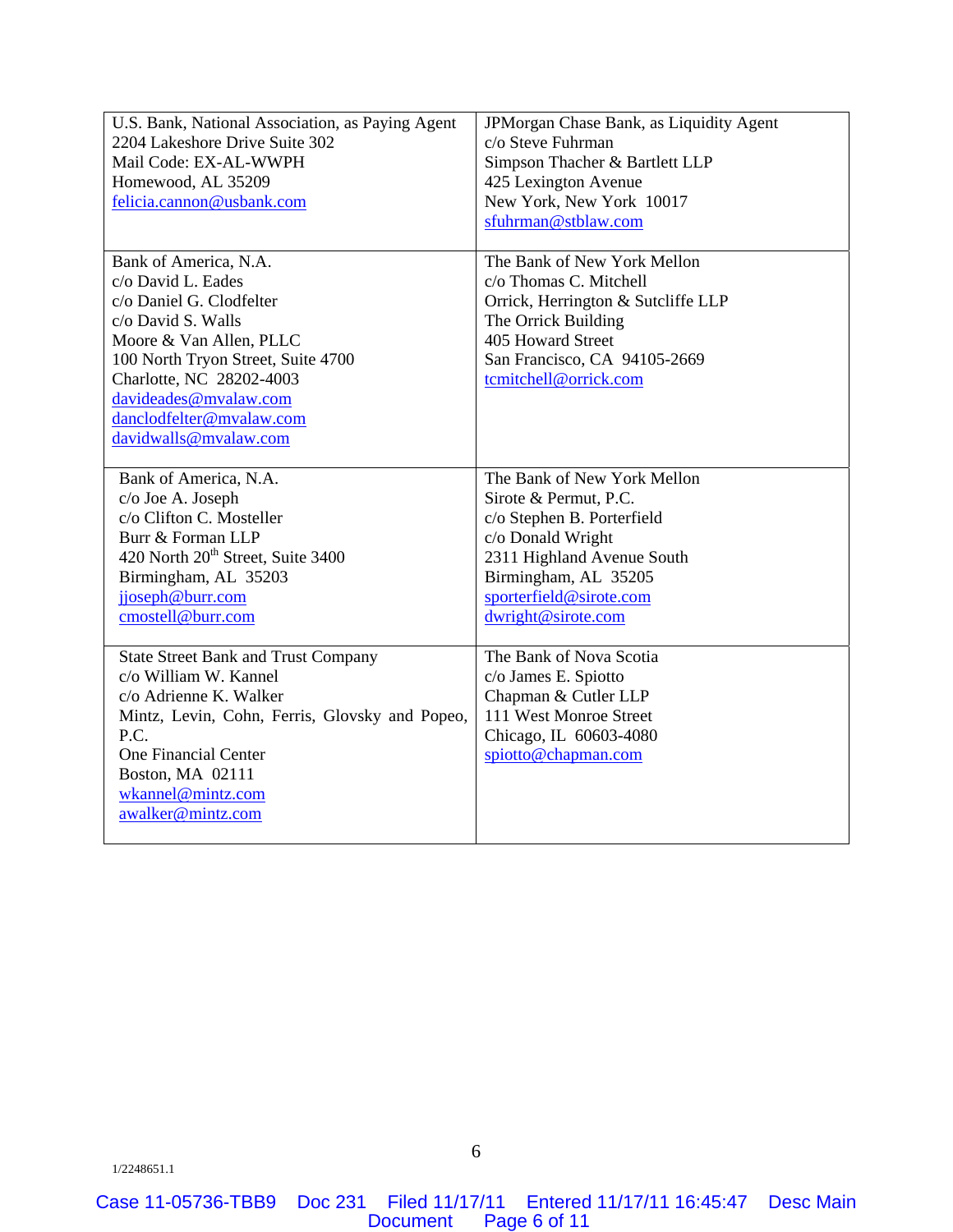| <b>State Street Bank and Trust Company</b><br>Sirote & Permut, P.C.<br>c/o Stephen B. Porterfield<br>c/o Donald Wright<br>2311 Highland Avenue South<br>Birmingham, AL 35205<br>sporterfield@sirote.com<br>dwright@sirote.com                                | JPMorgan Chase Bank<br>c/o Steve M. Fuhrman, Esq.<br>c/o Ian Dattner<br>c/o Mary Beth Forshaw<br>c/o Elisha David Graff<br>c/o Thomas C. Rice<br>Simpson Thacher & Bartlett LLP<br>425 Lexington Avenue<br>New York, NY 10017<br>sfuhrman@stblaw.com                                                                                                                            |
|--------------------------------------------------------------------------------------------------------------------------------------------------------------------------------------------------------------------------------------------------------------|---------------------------------------------------------------------------------------------------------------------------------------------------------------------------------------------------------------------------------------------------------------------------------------------------------------------------------------------------------------------------------|
|                                                                                                                                                                                                                                                              | idattner@stblaw.com<br>mforshaw@stblaw.com<br>egraff@stblaw.com<br>trice@stblaw.com                                                                                                                                                                                                                                                                                             |
| Societe Generale<br>c/o Mark J. Fiekers<br>c/o Joyce T. Gorman<br><b>Ashurst LLP</b><br>1875 K Street N.W., Suite 750<br>Washington, DC 20006<br>mark.fiekers@ashurst.com<br>joyce.gorman@ashurst.com                                                        | <b>Regions Bank</b><br>c/o Jayna Partain Lamar<br>c/o J. Leland Murphree<br>Maynard Cooper & Gale, P.C.<br>AmSouth/Harbert Plaza, Suite 2400<br>1901 6th Avenue North<br>Birmingham, AL 35203-2618<br>jlamar@maynardcooper.com<br>Imurphree@maynardcooper.com                                                                                                                   |
| Assured Guaranty Municipal Corp.<br>c/o Winston & Strawn LLP<br>Lawrence A. Larose, Esq.<br>Samuel S. Kohn, Esq.<br>Sarah L. Trum, Esq.<br>200 Park Avenue<br>New York, New York 10166-4193<br>llarose@winston.com<br>skohn@winston.com<br>strum@winston.com | <b>Financial Guaranty Insurance Company</b><br>c/o Richard Patrick Carmody<br>c/o Henry E. Simpson<br>c/o Laurence J. McDuff<br>c/o Russell J. Rutherford<br>Adams and Reese, LLP<br>2100 Third Avenue North, Ste 1100<br>Birmingham, AL 35203-3385<br>richard.carmody@arlaw.com<br>henry.simpson@arlaw.com<br><u>laurence.mcduff@arlaw.com</u><br>russell.rutherford@arlaw.com |
| Assured Guaranty Municipal Corp.<br>c/o Mark P. Williams<br>Norman, Wood, Kendrick & Turner<br>Financial Center - Suite 1600<br>505 20 <sup>th</sup> Street North<br>Birmingham, AL 35203<br>mpwilliams@nwkt.com                                             | Financial Guaranty Insurance Company<br>c/o H. Slayton "Slate" Dabney, Jr.<br>c/o Scott Davidson<br>King & Spaulding<br>1185 Avenue of the Americas<br>New York, NY 10036-4003<br>sdabney@kslaw.com<br>sdavidson@kslaw.com                                                                                                                                                      |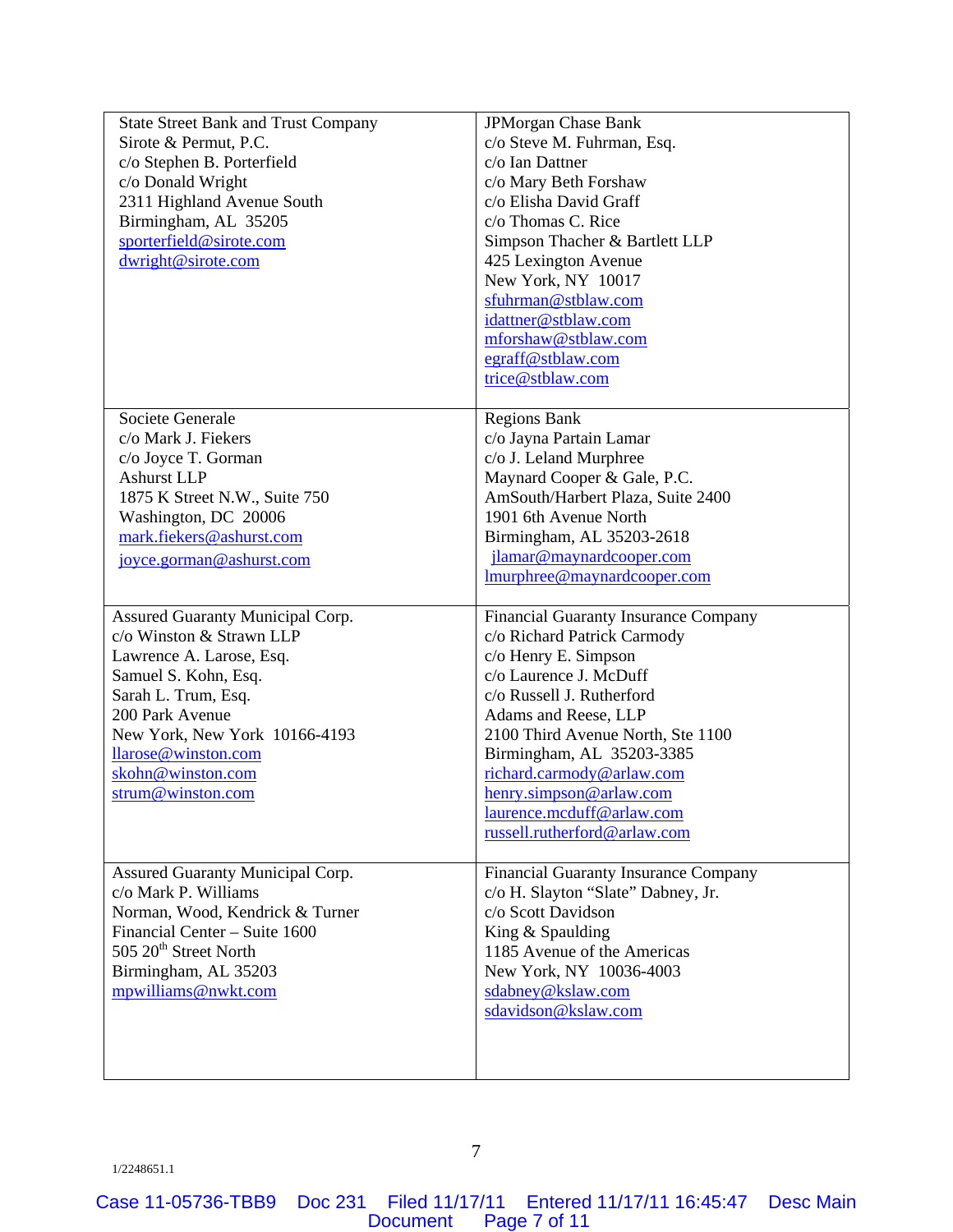| Syncora Guarantee, Inc.                    | Receiver for County's Sewer System       |
|--------------------------------------------|------------------------------------------|
| c/o Quinn Emanuel Urquhart & Sullivan, LLP | John S. Young, Jr. LLC, as Receiver      |
| Jonathan E. Pickhardt                      | c/o Baker, Donelson, Bearman, Caldwell & |
| Jake M. Shields                            | Berkowitz, P.C.                          |
| Susheel Kirpalani                          | Timothy M. Lupinacci, Esq.               |
| Daniel Holzman                             | W. Patton Hahn, Esq.                     |
| Eric Kay                                   | Max A. Moseley, Esq.                     |
| Katherine Scherling                        | Daniel J. Ferretti, Esq.                 |
| 51 Madison Avenue, 22 <sup>nd</sup> Floor  | Bill D. Bensinger, Esq.                  |
| New York, NY 10010                         | Joe A. Conner                            |
| jonpickhardt@quinnemanuel.com              | 1600 Wells Fargo Tower                   |
| jakeshields@quinnemanuel.com               | Birmingham, AL 35203                     |
| susheelkirpalani@quinnemanuel.com          | tlupinacci@bakerdonelson.com             |
| danielholzman@quinnemanuel.com             | phahn@bakerdonelson.com                  |
| erickay@quinnemanuel.com                   | mmoseley@bakerdonelson.com               |
| katherinescherling@quinnemanuel.com        | dferretti@bakerdonelson.com              |
|                                            | bbensinger@bakerdonelson.com             |
|                                            |                                          |
| National Public Finance Guarantee          | Receiver for County's Sewer System       |
| c/o Adam Bergonzi                          | John S. Young, Jr. LLC, as Receiver      |
| <b>Chief Risk Officer</b>                  | c/o Baker, Donelson, Bearman, Caldwell & |
| 113 King Street                            | Berkowitz, P.C.                          |
| Armonk, NY 10504                           | Joe A. Conner                            |
| adam.bergonzi@nationalpfg.com              | 1800 Republic Centre                     |
|                                            | 633 Chestnut Street                      |
|                                            | Chattanooga, TN 37450                    |
|                                            | jconner@bakerdonelson.com                |
|                                            |                                          |
| Bayern LB                                  | Jefferson County Personnel Board         |
| c/o Edward A. Smith                        | c/o Lee R. Benton                        |
| Venable                                    | Benton & Centeno, LLP                    |
| Rockefeller Center                         | 2019 3rd Avenue North                    |
| 1270 Avenue of the Americas                | Birmingham, AL 35203                     |
| Twenty-fifth Floor                         | lbenton@bcattys.com                      |
| New York, NY 10020                         |                                          |
| EASmith@Venable.com                        |                                          |
|                                            |                                          |
| Societe Generale                           | Bayern LB                                |
| c/o Jack Rose                              | c/o Joseph Campagna                      |
| <b>Ashurst LLP</b>                         | Vice President                           |
| <b>Times Square Tower</b>                  | 560 Lexington Avenue                     |
| 7 Times Square                             | New York, New York 10022                 |
| New York, NY 10036                         | jcampagna@bayernlbny.com                 |
| Jack.rose@ashurst.com                      |                                          |
|                                            |                                          |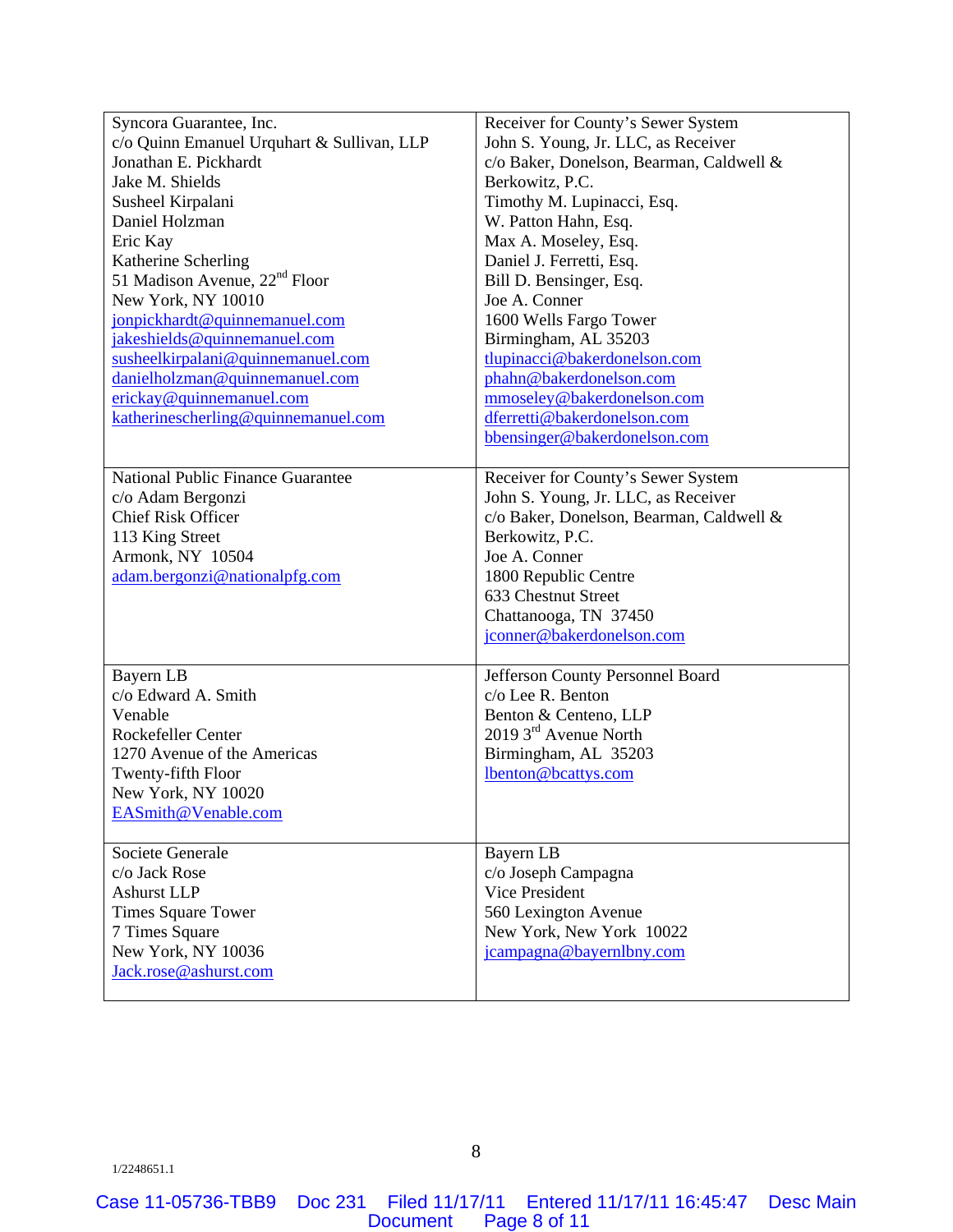| Jeffrey Weissman, D.D.S.                  | Ambac Assurance Corporation          |
|-------------------------------------------|--------------------------------------|
| Jeffrey Weissman, D.D.S., P.C.            | c/o Charles L. Denaburg              |
| Keith Shannon                             | Najjar Denaburg, P.C.                |
| Individually and as Class Representatives | 2125 Morris Avenue                   |
| c/o Wilson F. Green                       | Birmingham, AL 35203                 |
| Fleenor & Green, LLP                      | cdenaburg@najjar.com                 |
| 204 Marina Drive, Ste. 200                |                                      |
| Tuscaloosa, AL 35406                      |                                      |
| wgreen@fleenorgreen.com                   |                                      |
|                                           |                                      |
| City of Birmingham                        | J.P. Morgan Securities, Inc.         |
| c/o Michael M. Fliegel                    | JPMorgan Chase Bank, N.A.            |
| <b>Assistant City Attorney</b>            | c/o Clark R. Hammond                 |
| Legal Dept.                               | Johnston Barton Proctor & Rose, LLP  |
| 710 20 <sup>th</sup> Street North         | 569 Brookwood Village, Suite 901     |
| Birmingham, AL 35203                      | Birmingham, AL 35209                 |
| Mike.Fliegel@ci.birmingham.al.us          | crh@johnstonbarton.com               |
|                                           |                                      |
| Societe Generale                          | Cooper Shattuck, Esq.                |
| c/o Donald M. Wright                      | Legal Advisor                        |
| c/o Stephen B. Porterfield                | Office of the Governor               |
| Sirote & Permutt, P.C.                    | State of Alabama                     |
| 2311 Highland Avenue South                | Office of the Governor               |
| Birmingham, AL 35205                      | State Capitol, Room N-104            |
| dwright@sirote.com                        | 600 Dexter Avenue                    |
| sporterfield@sirote.com                   | Montgomery, AL 36130                 |
|                                           | cooper.shattuck@governor.alabama.gov |
|                                           |                                      |
| National Public Finance Guarantee Corp.   | City of Center Point, Alabama        |
| c/o Benjamin S. Goldman                   | c/o Robert C. Keller                 |
| Hand Arendall LLC                         | Russo, White & Keller, P.C.          |
| 1200 Park Place Tower                     | 315 Gadsden Highway, Suite D         |
| 2001 Park Place North                     | Birmingham, AL 35235                 |
| Birmingham, AL 35203                      | rjlawoff@bellsouth.net               |
| bgoldman@handarendall.com                 |                                      |
|                                           |                                      |
| National Public Finance Guarantee Corp.   | Syncora Guarantee, Inc.              |
| c/o Mark A. Cody                          | c/o Richard P. Carmody               |
| Jones Day                                 | c/o Henry E. Simpson                 |
| 77 West Wacker                            | c/o Lawrence J. McDuff               |
| Chicago, IL 60601-1676                    | c/o Russell J. Rutherford            |
| macody@jonesday.com                       | Adams and Reese LLP                  |
|                                           | 2100 Third Avenue North, Suite 1100  |
|                                           | Birmingham, AL 35203                 |
|                                           | richard.carmody@arlaw.com            |
|                                           | henry.simspon@arlaw.com              |
|                                           | laurence.mcduff@arlaw.com            |
|                                           | russell.rutherford@arlaw.com         |
|                                           |                                      |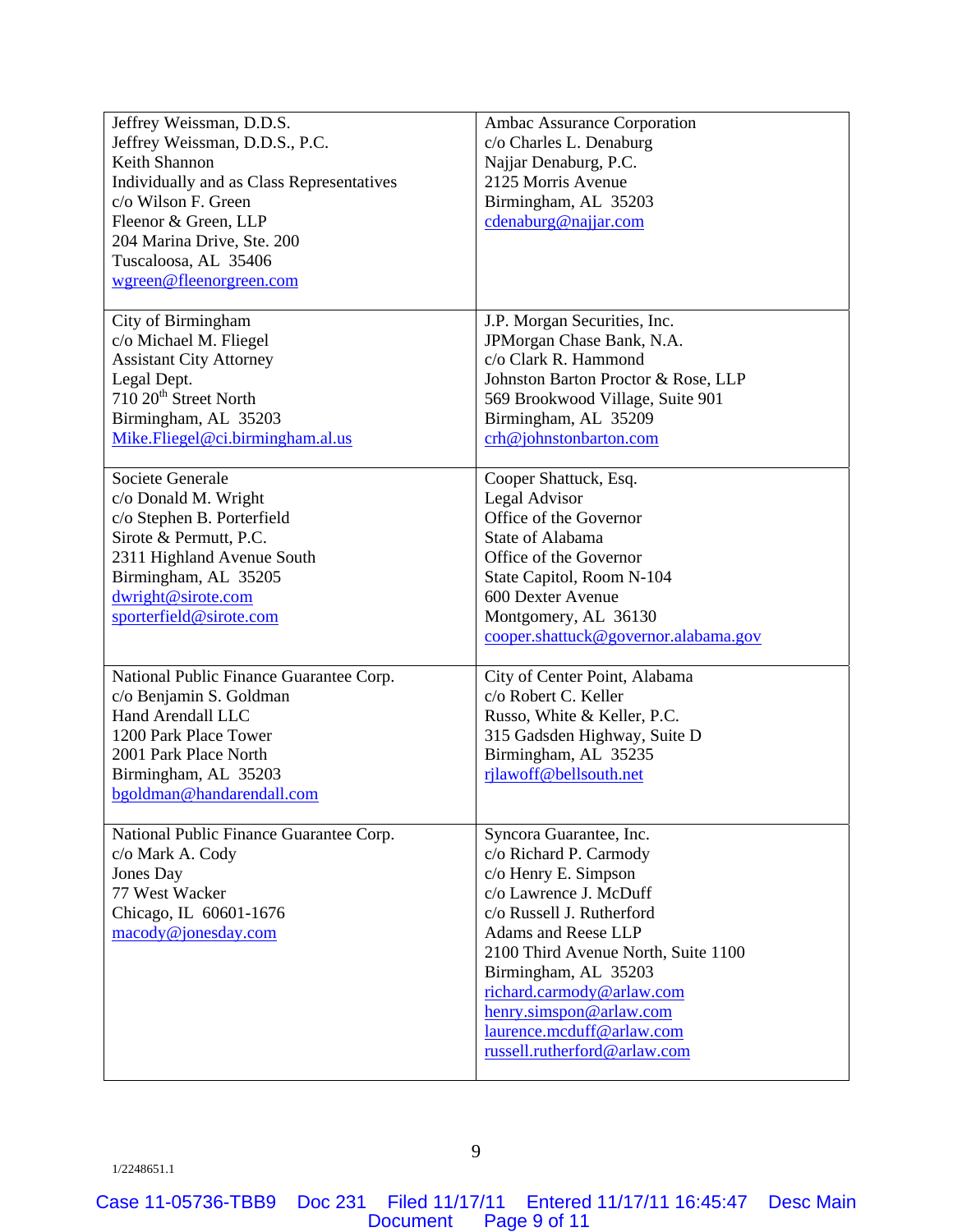| Syncora Guarantee, Inc.<br>c/o Matthew Scheck<br>Quinn Emanuel Urquhart & Sullivan, LLP<br>865 South Figueroa Street, 10 <sup>th</sup> Floor<br>Los Angeles, CA 90017<br>matthewscheck@quinnemanuel.com                                                                                                          | National Public Finance Guarantee Corp.<br>c/o Amy Edgy Ferber<br>Jones Day<br>1420 Peachtree Street, N.E.<br>Suite 800<br>Atlanta, GA 30309-3053                                                                               |
|------------------------------------------------------------------------------------------------------------------------------------------------------------------------------------------------------------------------------------------------------------------------------------------------------------------|---------------------------------------------------------------------------------------------------------------------------------------------------------------------------------------------------------------------------------|
| Securities and Exchange Commission<br><b>Atlanta Regional Office</b><br>3475 Lenox Road, Suite 1000<br>Atlanta, GA 30326-1232<br>Attention:<br>Susan R. Sherrill-Beard, Senior Trial Counsel<br>David W. Bradley, Senior Trial Counsel<br>sherrill-beards $@$ sec.gov<br>baddleyd@sec.gov<br>Lloyds TSB Bank PLC | aeferber@jonesday.com<br>Financial Guaranty Insurance Company<br>c/o Aaron Power<br>King & Spaulding LLP<br>1100 Louisiana<br>Suite 400<br>Houston, TX 77002-5213<br>apower@kslaw.com<br>The Securities and Exchange Commission |
| c/o Laura E. Appleby<br>Chapman and Cutler LLP<br>330 Madison Ave.<br>$34th$ Floor<br>New York, NY 10017<br>appleby@chapman.com                                                                                                                                                                                  | <b>SEC Headquarters</b><br>100 F Street, NE<br>Washington, DC 20549-9040<br>Attention: Morgan Bradylyons, Senior Counsel<br>bradylyonsm@sec.gov                                                                                 |
| Lloyds TSB Bank PLC<br>c/o Ann E. Acker<br>c/o James E. Spiotto<br>Chapman and Cutler, LLP<br>111 W. Monroe St.<br>Chicago, IL 60603<br>acker@chapman.com<br>spiotto@chapman.com                                                                                                                                 | The Bank of Nova Scotia<br>c/o Laura E. Appleby<br>Chapman and Cutler LLP<br>330 Madison Ave.<br>$34th$ Floor<br>New York, NY 10017<br>appleby@chapman.com                                                                      |
| Lloyds TSB Bank PLC<br>c/o Donald M. Wright<br>c/o Stephen B. Porterfield<br>Sirote & Permutt, P.C.<br>2311 Highland Avenue S.<br>Birmingham, AL 35205<br>dwright@sirote.com<br>sporterfield@sirote.com                                                                                                          | The Bank of Nova Scotia<br>c/o Ann E. Acker<br>c/o James E. Spiotto<br>Chapman and Cutler, LLP<br>111 W. Monroe St.<br>Chicago, IL 60603<br>acker@chapman.com<br>spiotto@chapman.com                                            |